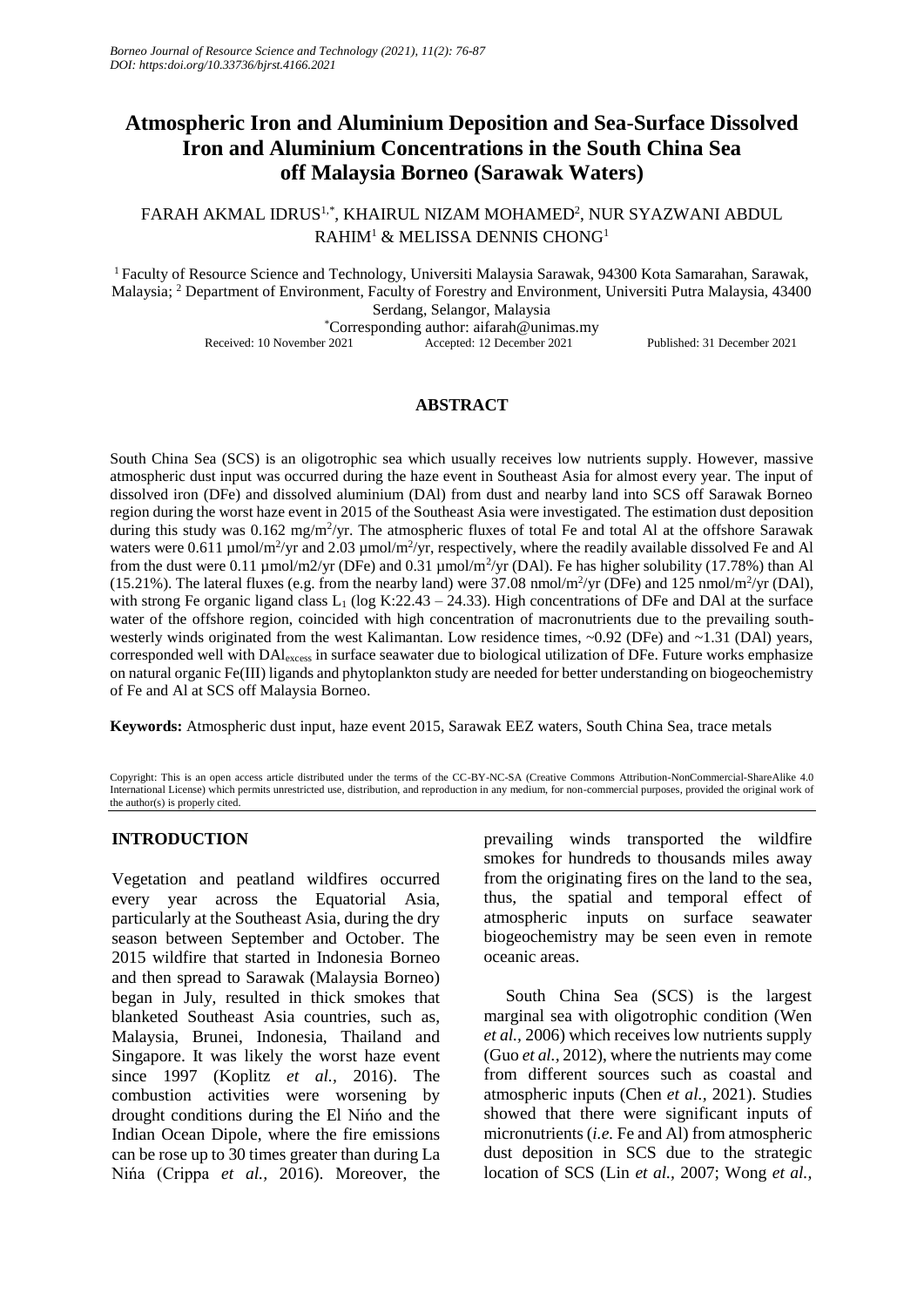2002; Wong *et al.,* 2007; Du *et al.,* 2021). However, Fe data from Sarawak waters off the SCS were absent since approximately 20 years ago, with the available data was from 1996 and 1997 (Boonyapiwat, 2000), while Al data was absent since then.

Fe is very important element for marine organisms, which Fe acts as a key element for biological processes to take place including photosynthesis, uptake of nitrates, fixation of N2, and detoxification of reactive oxygen species in seawater (Berman-Frank *et al.,* 2004; Rijkenberg *et al.,* 2008; Shi *et al.,* 2020). Picophytoplankton is the most tolerate taxa to low nutrient condition in oligotrophic seawater. However, even this taxa is also affected when the supply of Fe and other nutrients are very low. Fe in seawater is originated from various sources such as atmospheric (*e.g.* aerosol) dust, riverine and sediment inputs. Meanwhile, Al is known as an ideal tracer to indicate the dust input into the surface seawater because it is a major and invariant component of continental materials and also it has low solubility with a range of 1.5 to 10 % in rainwater and seawater, respectively (Gehlen *et al.,* 2003). In addition, strong evidence showed that Al was driven primarily by dust deposition as surface Al concentration was directly proportional to dust deposition (Measures & Vink, 2000). Other significant inputs of Al into the seawater is riverine run-off while sediment input is minimum since scavenged Al from surface water is biologically recycled (Kraemer, 2004).

Therefore, the objective of this study was to investigate the input of Fe and Al from the atmospheric dust deposition and from the nearby land into the Sarawak waters off the SCS during the worst haze event in 2015. The research approach is to use the trace metal concentrations to estimate the solubility, residence time, atmospheric and lateral metal fluxes at the study region.

## **MATERIALS AND METHODS**

## **Study Sites and Samples Collection**

Samples collection were done in Sarawak EEZ waters on board of *MV SEAFDEC2* between 17<sup>th</sup> of August and  $5<sup>th</sup>$  of October 2015. A total of 12 stations were selected for surface seawater sampling, where stations were divided into three areas (*i.e.* Area I (nearshore), Area II (midshore) and Area III (offshore)) (Figure 1). For aerosol samples, four samples were collected around Areas I and II while five samples were collected around Area III. For the aerosol samples,  $PM_{10}$  were collected from the bridge of the ship within 6 hours (Zhang *et al.,* 2007) when the ship moved (to avoid contamination from the exhaust smoke) by using a low volume pump air sampler (MiniVol portable air sampler) equipped with 0.45 µm of membrane filter (Sartorius Polyamid, 37070) and calibrated to a flow rate of 10 L/min using bubble flow meter. The filter papers were placed in clean double zipper plastic bags and then in acidwashed container labelled with sampling details. Filter papers for Fe and Al analyses were suspended into 25 mL of ammonium acetate buffer solution (pH 4.7) for 60-120 minutes to release the aerosol samples. Then, the supernatants were filtered using 0.2  $\mu$ m cellulose acetate filter papers and acidified with  $0.08$  M HNO<sub>3</sub> in 50 mL vials for dissolved Fe (DFe) and dissolved Al (DAl) analyses, meanwhile the unfiltered supernatants were used to analyse total concentrations of Fe (TFe) and Al (TAl). Fe and Al concentrations were determined by using inductively coupled plasma optical emission spectrometry (ICP-OES) (Perkin Elmer, Optima 8000). Filter papers that were not exposed to the dust were used as blanks and treated the same way as samples (Sarthou *et al.,* 2003).

Surface seawater samples were collected using Van Dorn water sampler  $(5.0 L)$  at  $\sim$ 3 m depth. All 500 mL samples were filtered (0.45 µm) and stored in acid-washed bottles, then acidified to pH ~2 using 12 M HCl (R&M chemical analytical reagents) and were kept in double re-sealable zipper plastic bags. For Fe speciation analysis, 250 mL of filtered seawaters were collected into high density polyethylene bottles (Nalgene) and immediately frozen at -20 °C (not acidified) for subsequent land-based analysis.

## **Trace Metal Analysis**

Analysis of DFe conducted following the method provided by Idrus (2016), while for DAl, analysis conducted was followed the method by Brown and Bruland (2008). Off-line preconcentration technique was applied using commercially available chelating resin with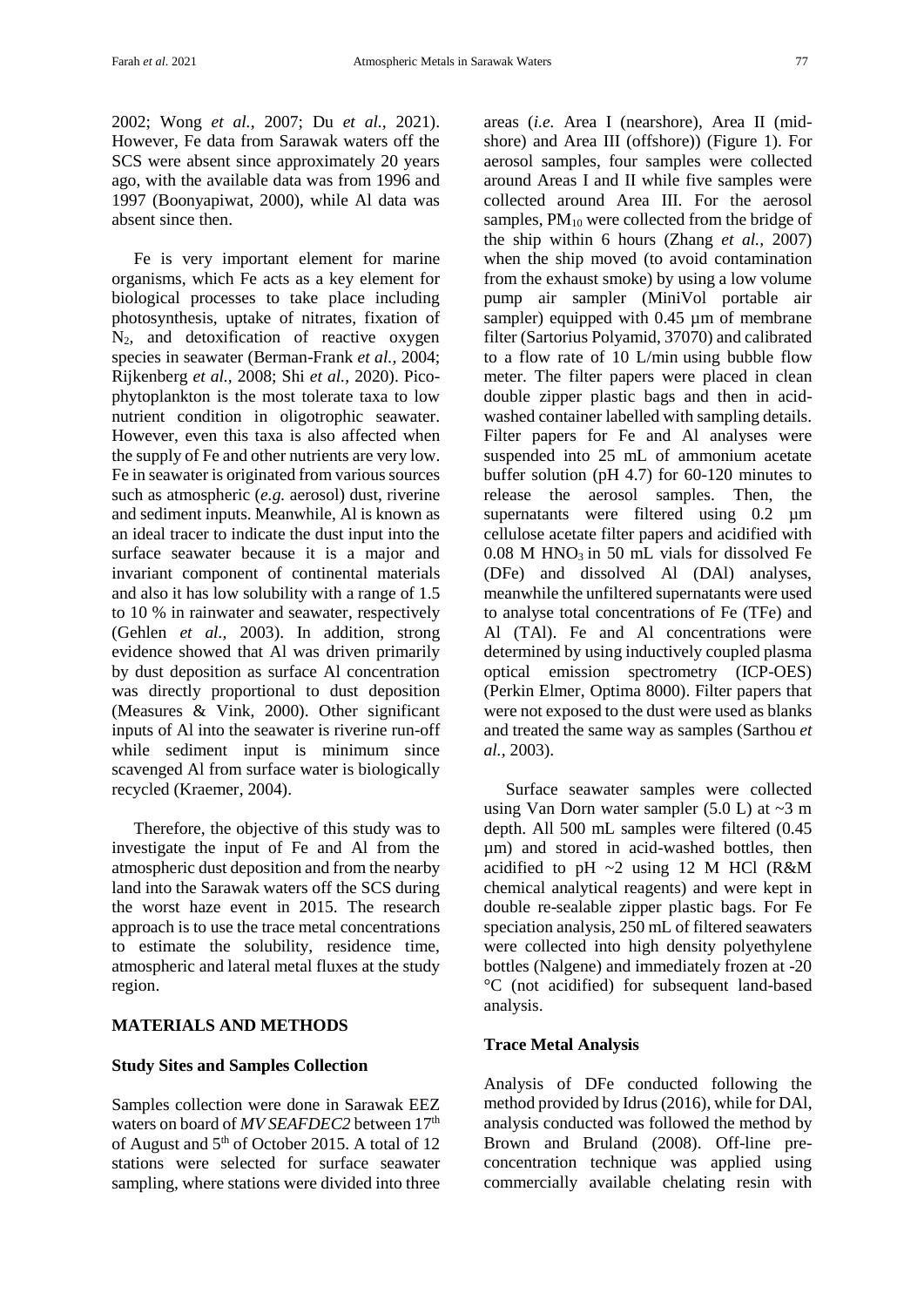IDA-type functional groups Toyopearl AF Chelate 650M resin (Part No. 19800, Tosoh Bioscience). Prior to pre-concentration, samples pH was adjusted to 4.5 (Fe) and 5.75 (Al) by adding 0.4 M ammonium acetate buffer and analysed using ICP-OES (Perkin Elmer, Optima 8000) (Ali and Shakrani, 2014). Certified Reference Material (CASS-5) was used in the Fe calibration procedure. The percentage recovery obtained for Fe was 95 %. For Al, percentage recovery was determined by using the internal standards. The internal standard solutions were prepared using the treated assigned water samples in the same way of samples. The percentage recovery for Al obtained was 90 %.

The Fe speciation analysis was undertaken using competitive ligand exchange-adsorptive cathodic stripping voltammetry (CLE-ACSV) with TAC (thiazolylazo-p-cresol; Sigma-Aldrich) as competing ligand (Mohamed et al., 2011).



**Figure 1.** Map of sampling locations located at Sarawak water during *MV SEAFDEC 2* research from 17 August to 5 October 2015. A1: Area I; A2: Area II; A3: Area III. Blue dots: Surface waters sampling stations; Red dots: Aerosol sampling stations; Blue line represents the area of Sarawak waters

# **Estimation of solubility, residence time, atmospheric and lateral metal fluxes**

Solubility of Fe in aerosol samples was measured as according to Chance *et al.* (2015). Assuming that the study areas were in steady state conditions, the atmospheric dust deposition (D) in the study area can be estimated by using DAl data obtained from this study following the method as explained in de Jong *et al.* (2007). Then, the atmospheric dust deposition flux was used for calculating of total trace metal atmospheric flux ( $F_{atm}$ ,  $T_{TM}$ ). Dissolved metals (Fatm, DTM) fluxes were calculated using obtained value of total flux of trace metals. Residence time is the average length of time that trace metals or any elements retained in the water column before removed from the water column (in the steady state condition). Residence times of trace metals were calculated by using the average of DFe and DAl at the surface water multiplying with the mixed layer depth and then divided by the  $F_{atm}$ ,  $D_{TM}$ .

The horizontal fluxes of trace metal  $(F_{DTM})$ were calculated by using the distance from the station located very close to the shore and the scale (the distance takes for the inshore concentration to drop by 1/e was estimated from the ln ([Fe]) or ln ([Al])) (Aguilar-Islas *et al.,* 2013) (Fe, 285.0 km; Al, 158.0 km). The exponential fit of [DFe] =  $4.048e^{x/285.0}$  while  $[DA1] = 2.0728e^{x/158}$ . Then, the parameterization was used to estimate lateral diffusion coefficient  $(K_h, m^2/s)$ .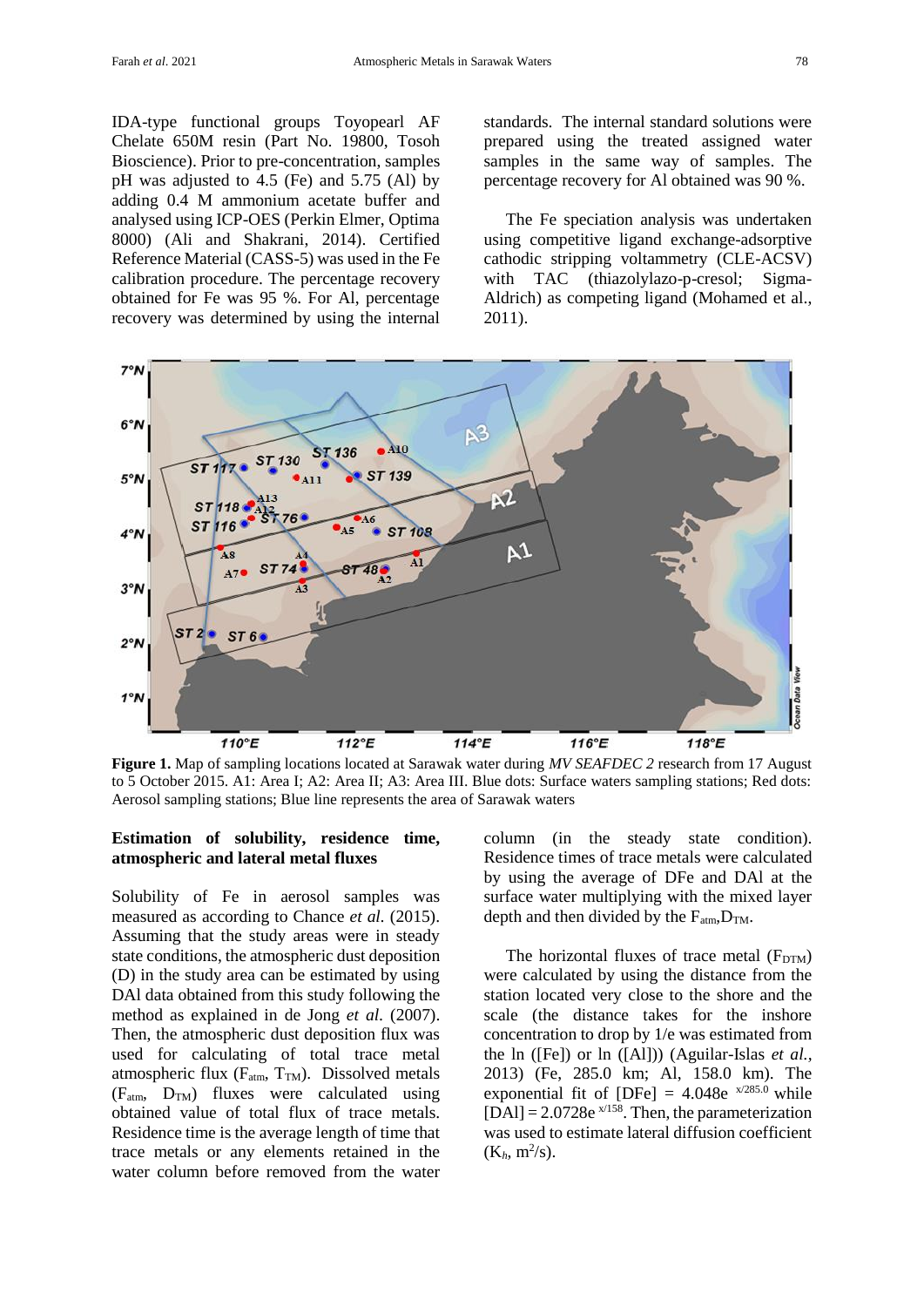#### **Other Calculation**

Pearson's correlation coefficient (r) and scatterplots were used to quantify linear relationships between variables. Correlation coefficients were compared to the Pearson critical value for significance level  $p = 0.05$  to test whether observed correlations were significant.

# **RESULTS AND DISCUSSION**

The back trajectory analysis was conducted to determine the origin of air masses and established the source-receptor relationships. The information on back trajectories were comprehensively described in National Oceanic and Atmospheric Administration (NOAA) web portal (http:// ready. arl. noaa. gov/ HYSPLIT. php). In this study, back trajectories were plotted by using free online available software of NOAA HYSPLIT model, by setting one point at Area III (the farthest station) to determine the origin of wind that move towards or pass through the study area (Figure 2). Backward trajectory confirmed that prevailing southwesterly winds were originated from west Kalimantan and passed throughout our study locations. Wind that originated from West Kalimantan would possibly bring together all the particles that produce from biomass burning activities at that area.



**Figure 2.** Backward trajectories of prevailing winds during sampling period. Black star is a point that set at Area III to determine the origin of wind that move towards or pass through the study area. Red arrow represents the direction of wind from origin towards the sampling area

Many efforts had been done to suppress fires, but they were more challenging during El Niño conditions and on peatlands (Cattau *et al.,* 2016). Smoke from biomass burning activities contain high concentration of biologically important macro- and micro-nutrients (*i.e.* trace metals) (Hapsari *et al.,* 2021; Ponette-Gonzalez *et al.,* 2016). Emitted gasses and particles would be delivered to downwind, in this case from West Kalimantan towards Sarawak water and deposited into the water column via wet or dry deposition. In addition, one volcanic eruption was reported on the  $30<sup>th</sup>$  of August 2015 at Lakon-Empung, Sulawesi Indonesia. The ash plumes from this eruption rose to an altitude up to 3 km and transported to nearby area including Malaysian waters (Global Volcanism Programme, 2013).

DFe and DAl distributions in surface water are presented in Table 1. The DFe concentrations were ranged from 10 to 278 nM (*n*=12) while DAl concentration were ranged between 7.82 and 24.98 nM (*n* = 12). Overall, offshore stations were detected with high concentration of DFe and DAl, coincided with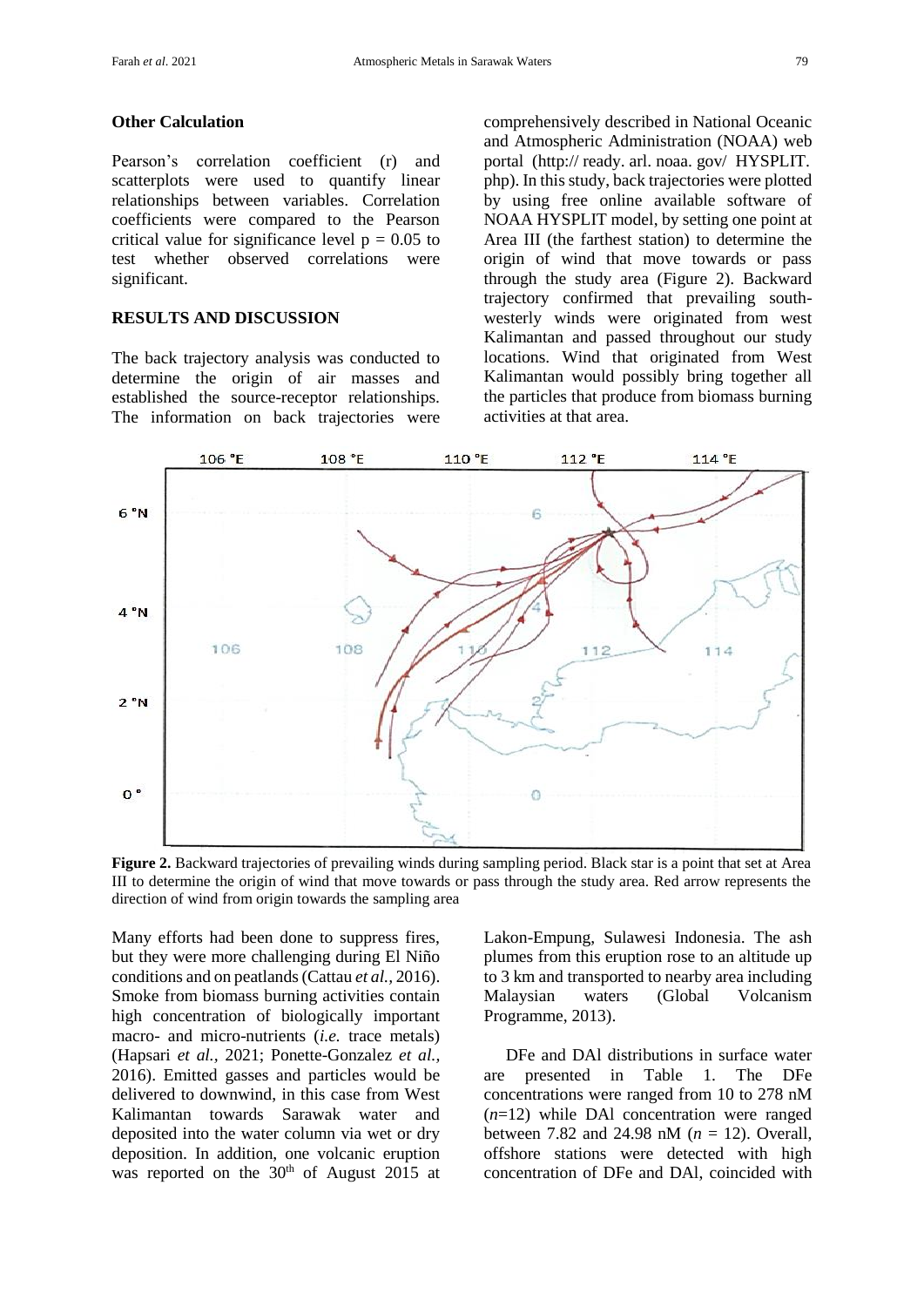high concentrations of Nitrogen (N) and Phosphorus (P) (*i.e.* Station 116 and Station 76) (Idrus *et al.,* 2017). Results showed that distribution patterns of DFe and DAl were: Area III > Area II > Area I, indicated that concentration of DFe and DAl were increasing relative to distance from shoreline and possibly due to input from aerosol deposition. Lin *et al*. (2009) and de Jong *et al.* (2007) suggested the area that further away from coastline has a greater impact of nutrient input from atmospheric aerosols because the chances of nutrient input from another sources are lower. Atmospheric aerosols have been hypothesized as an important nutrients source to stimulate biogeochemical activities in the SCS (Ho *et al.,* 2010; Jickells *et al.,* 2005; Lin *et al.,* 2009; Wong *et al.,* 2002; Wong *et al.,* 2007; Wen *et al.,* 2006; Du *et al.,* 2021). The high DFe and DAl concentrations were coinciding with the maximum concentration of Chl-*a* (Idrus *et al.,* 2017) in Area I. However, the N and P at these stations were low (Idrus *et al.,* 2017). DFe concentration in seawater obtained in this study fall between concentration range reported by Utoomprurkporn and Snidvongs (1999) during Matahari Expedition in Sabah, Sarawak and Brunei waters. DAl concentrations obtained in this study were lower than the values in the Yellow Sea (Li *et al.,* 2013) and in the SCS around the Pulau Perhentian, Terengganu (Mohamaed *et al.,* 2019), as their study areas were affected by eddies that generated input from bottom sediment.

**Table 1.** The coordinates, dissolved Fe (DFe) and dissolved Al (DAl) concentrations for each station from 17 August 2015 to 5 October 2015 at Sarawak waters (surface water)

| Area | <b>Station</b> | Longitude $(^{\circ}E)$ | Latitude $(^{\circ}N)$ | DFe(nM)           | $DA1$ (nM)       |
|------|----------------|-------------------------|------------------------|-------------------|------------------|
| I    | 48             | 112.511                 | 3.374                  | $79.00 \pm 0.34$  | $11.08 \pm 0.01$ |
|      | 6              | 110.122                 | 4.480                  | $47.00 \pm 0.02$  | $7.82 \pm 0.03$  |
|      | $\mathfrak{D}$ | 110.087                 | 4.194                  | $59.00 \pm 0.20$  | $7.82 \pm 0.06$  |
| П    | 108            | 112.364                 | 4.052                  | $10.00 \pm 0.34$  | $13.86 \pm 0.01$ |
|      | 74             | 111.227                 | 4.575                  | $62.00 \pm 0.14$  | $7.82 \pm 0.01$  |
| Ш    | 139            | 112.027                 | 5.075                  | $81.00 \pm 0.14$  | $18.94 \pm 0.03$ |
|      | 136            | 111.475                 | 5.275                  | $88.00 \pm 0.08$  | $18.94 \pm 0.03$ |
|      | 76             | 111.122                 | 3.371                  | $278.00 \pm 0.32$ | $24.98 \pm 0.01$ |
|      | 130            | 111.166                 | 4.015                  | $189.00 \pm 0.21$ | $16.79 \pm 0.01$ |
|      | 117            | 111.126                 | 4.311                  | $105.00 \pm 0.56$ | $16.79 \pm 0.11$ |
|      | 118            | 110.573                 | 5.168                  | $68.00 \pm 0.36$  | $15.46 \pm 0.01$ |
|      | 116            | 110.078                 | 5.219                  | $224.00 \pm 0.97$ | $18.94 \pm 0.03$ |

Total Fe (TFe), total Al (TAl), DFe, DAl distribution in aerosol samples are shown in Table 2. High concentrations of TFe  $(6.65 \pm 0.99)$ mg/m<sup>3</sup>), DFe (0.96 ± 0.06 mg/m<sup>3</sup>), TAl (1.41 ± 0.02 mg/m<sup>3</sup>) and DAl  $(0.19 \pm 0.01 \text{ mg/m}^3)$  in aerosol samples were recorded at Station 9 (Area III). Similar pattern of Fe and Al distributions were observed between surface water samples and aerosol samples. Fe and Al concentrations in aerosol were higher at Area III, suggested that both elements were coming from similar origin during this study which could have related to the starting of Northeast monsoon event as suggested by Huang & Lin (2015) and Lin *et al.* (2007). This high deposition of dust brings together other nutrients into surface water which could enrich the productivity. Based on aerosol optical depth (AOD) observation around SCS, high AOD was found at offshore areas of China, Indochina, Sumatra and Borneo (Huang and Lin,

2015). Thus, dust deposition was dominated at offshore areas (Areas III and II) compared to near-shore area (Area I). Previous studies indicated that smokes from biomass burning in Borneo and Sumatra were the main sources of trace metals and nutrients content in aerosol at the southern SCS from August to October correspond to high aerosol optical thickness (AOT) with fine dust particles (Holloway *et al.,* 2002; Lin *et al.,* 2007).

The direction of wind was reversed (from Asia towards Peru) in El Nino period that cause course dust particles blown away from sea surface and increase the fine dust particles produced from biomass burning. Atmospheric dust input was recognised as an important source of trace elements including Fe and Al (Baker & Jickells, 2017; Strzelec *et al.,* 2020). Surface water nutrient may also derive from the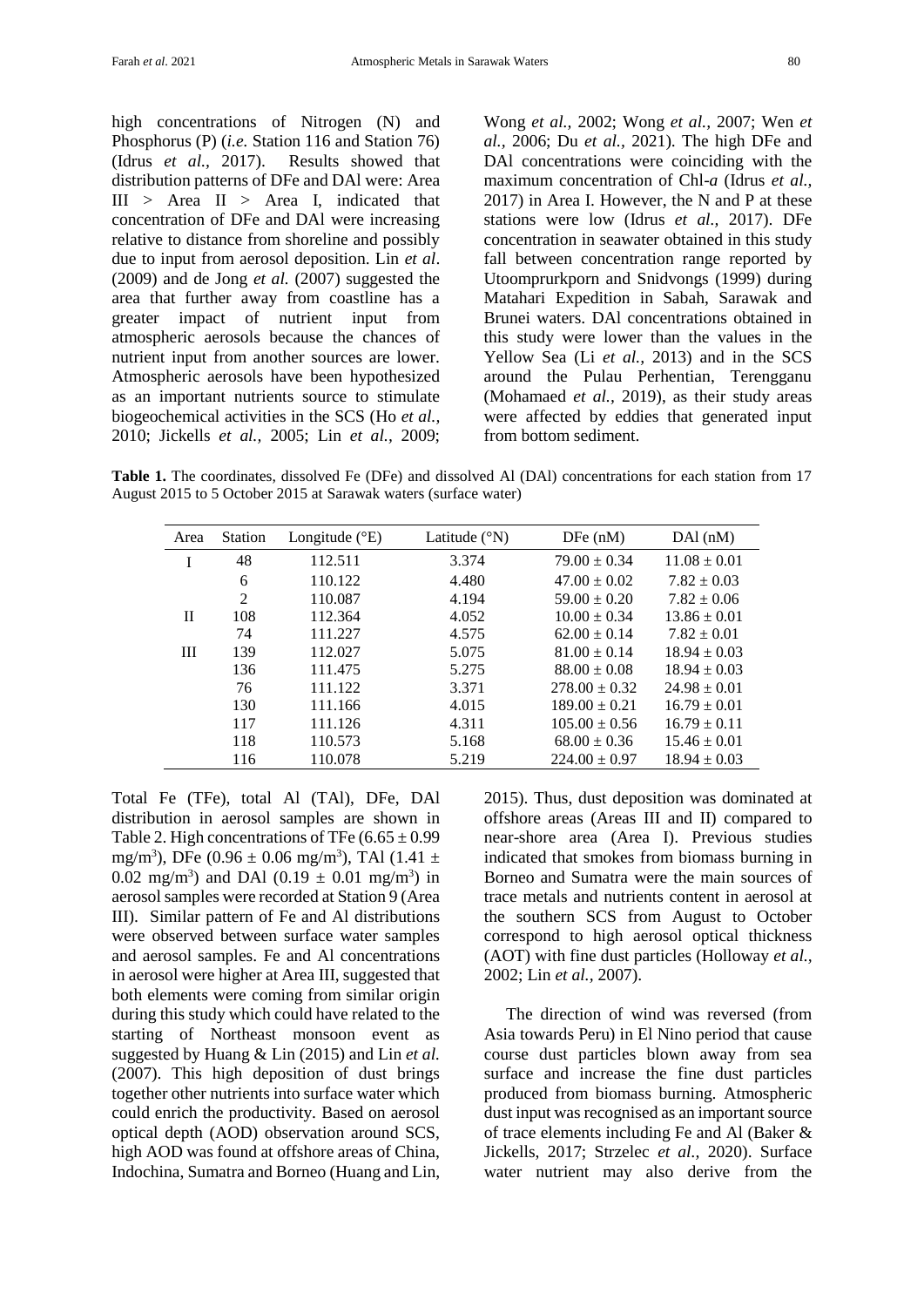sediment via water mixing. Based on vertical distribution of DFe at study area (Idrus *et al.,* 2016), it showed that DFe concentration was higher at deeper water than surface water at Area I indicating that nutrient was significantly affected by input from sediment. Meanwhile, Areas II and III showed the opposite trend in which higher DFe were observed at surface water then decreased towards bottom indicated that these areas were less affected by input from

**Table 2.** The coordinates, TFe, DFe, TAl and DAl concentrations for each station from 17 August 2015 to 5 October 2015 at Sarawak water (aerosol)

| Area         | St.            | Longitude     | Latitude        | TFe             | <b>DFe</b>      | <b>TAl</b>      | DAl             |
|--------------|----------------|---------------|-----------------|-----------------|-----------------|-----------------|-----------------|
|              |                | $(^{\circ}E)$ | $({}^{\circ}N)$ | $(mg/m^3)$      | $(mg/m^3)$      | $(mg/m^3)$      | $(mg/m^3)$      |
|              |                | 113.022       | 004.020         | $5.15 \pm 0.65$ | $0.73 \pm 0.01$ | $0.41 \pm 0.04$ | $0.05 \pm 0.01$ |
|              | 2              | 112.327       | 003.374         | $4.18 \pm 0.34$ | $0.58 \pm 0.01$ | $0.42 \pm 0.09$ | $0.06 \pm 0.01$ |
|              | 3              | 111.127       | 003.131         | $4.27 \pm 0.23$ | $0.57 \pm 0.03$ | $0.42 \pm 0.01$ | $0.06 \pm 0.01$ |
|              | $\overline{4}$ | 111.122       | 003.371         | $4.79 \pm 0.81$ | $0.68 \pm 0.03$ | $0.38 \pm 0.12$ | $0.05 \pm 0.01$ |
| $\mathbf{I}$ | 5              | 111.423       | 004.171         | $5.19 \pm 0.21$ | $0.72 \pm 0.07$ | $0.43 \pm 0.09$ | $0.06 \pm 0.02$ |
|              | 6              | 111.203       | 004.396         | $4.81 \pm 0.88$ | $0.68 \pm 0.01$ | $0.45 \pm 0.01$ | $0.07 \pm 0.01$ |
|              | 7              | 110.092       | 003.201         | $2.51 \pm 0.09$ | $0.35 \pm 0.01$ | $0.97 \pm 0.07$ | $0.15 \pm 0.01$ |
|              | 8              | 109.599       | 004.171         | $3.26 \pm 0.11$ | $0.45 \pm 0.01$ | $1.00 \pm 0.09$ | $0.16 \pm 0.01$ |
| III          | 9              | 112.027       | 005.076         | $6.65 \pm 0.99$ | $0.96 \pm 0.06$ | $1.41 \pm 0.02$ | $0.19 \pm 0.01$ |
|              | 10             | 112.203       | 005.390         | $6.78 \pm 1.11$ | $0.94 \pm 0.06$ | $0.94 \pm 0.06$ | $0.15 \pm 0.01$ |
|              | 11             | 111.029       | 005.027         | $8.99 \pm 0.32$ | $0.92 \pm 0.05$ | $0.87 \pm 0.03$ | $0.11 \pm 0.01$ |
|              | 12             | 110.276       | 004.275         | $4.30 \pm 0.13$ | $0.60 \pm 0.01$ | $0.75 \pm 0.09$ | $0.12 \pm 0.01$ |
|              | 13             | 110.123       | 004.480         | $4.25 \pm 0.94$ | $0.60 \pm 0.02$ | $1.05 \pm 0.09$ | $0.15 \pm 0.02$ |

[TFe] Total Fe; [DFe] Dissolved Fe; [TAl] Total Al; [DAl] Dissolved Al

sediment. Aerosol loading into surface water may increase the productivity by increasing the biological production (Mahowald *et al.,* 2018), as shown at the most oligotrophic area in SCS (*i.e.* the southern-central SCS) in which the upwelling activities were absent but the Chl-*a* were elevated in July-August, consistent with the increment of the AOT (Lin *et al.,* 2009). However, the amplitude of Chl-*a* was low. High Fe and Al concentrations at Area I may relate to nutrients sources from the surrounding land and from bottom sediment (Idrus *et al.,* 2016), as nutrients from bottom sediments were supplied throughout the water column during water mixing aiding by effect of strong wind of NE monsoon (Adiana *et al.,* 2014). In contrast, high concentrations of Fe and Al in Area III can be related to input from long-range transported atmospheric dusts. TFe, DFe, TAl, and DAl concentrations in this study were higher as compared to study by Hsu *et al*. (2014) at northern SCS, but considerably lower than value from the East Asian region (Hsu *et al.,* 2013). Distance from source of biomass burning possibly affects the distribution of trace metals in the aerosol samples. Guo *et al.* (2012) stated that impact of atmospheric input to increase the total biomass of phytoplankton was more significant in an oligotrophic open seawater rather than nutrient rich coastal region. These factors may be related to our study as there were absent of upwelling activities along Sarawak EEZ waters.

Solubility of Fe in aerosol at study location showed that Fe (17.78%) has a higher solubility than Al (15.21%), consistent with the study by Chance *et al.* (2015) which obtained Fe, Mn and Al solubility in aerosol (< 20%). This result may be related to input of anthropogenic materials sources from biomass burning activities. Atmospheric deposition into seawater occurs via two path either dry or/and wet deposition. In this study, atmospheric deposition was focused on dry deposition due to absent of rain water samples. In addition, the samplings were conducted during dry season thus dry deposition can be assumed as the main route of atmospheric deposition into the seawater. The atmospheric dust deposition calculated in this study is  $1.62 \times 10^{-4}$  g/m<sup>2</sup>/yr. The total atmospheric flux of Fe and Al are  $6.11 \times 10^{-7}$  mol/m<sup>2</sup>/year (Fe) and  $2.03 \times 10^{-6}$  mol/m<sup>2</sup>/year (Al), while the dissolved atmospheric fluxes obtained in this study are  $1.09x10^{-9}$  mol/m<sup>2</sup>/year (Fe) and  $3.09x10^{-7}$ mol/m<sup>2</sup> /year (Al). Residence times obtained in this study are 0.92 years (DFe) and 1.31years (DAl).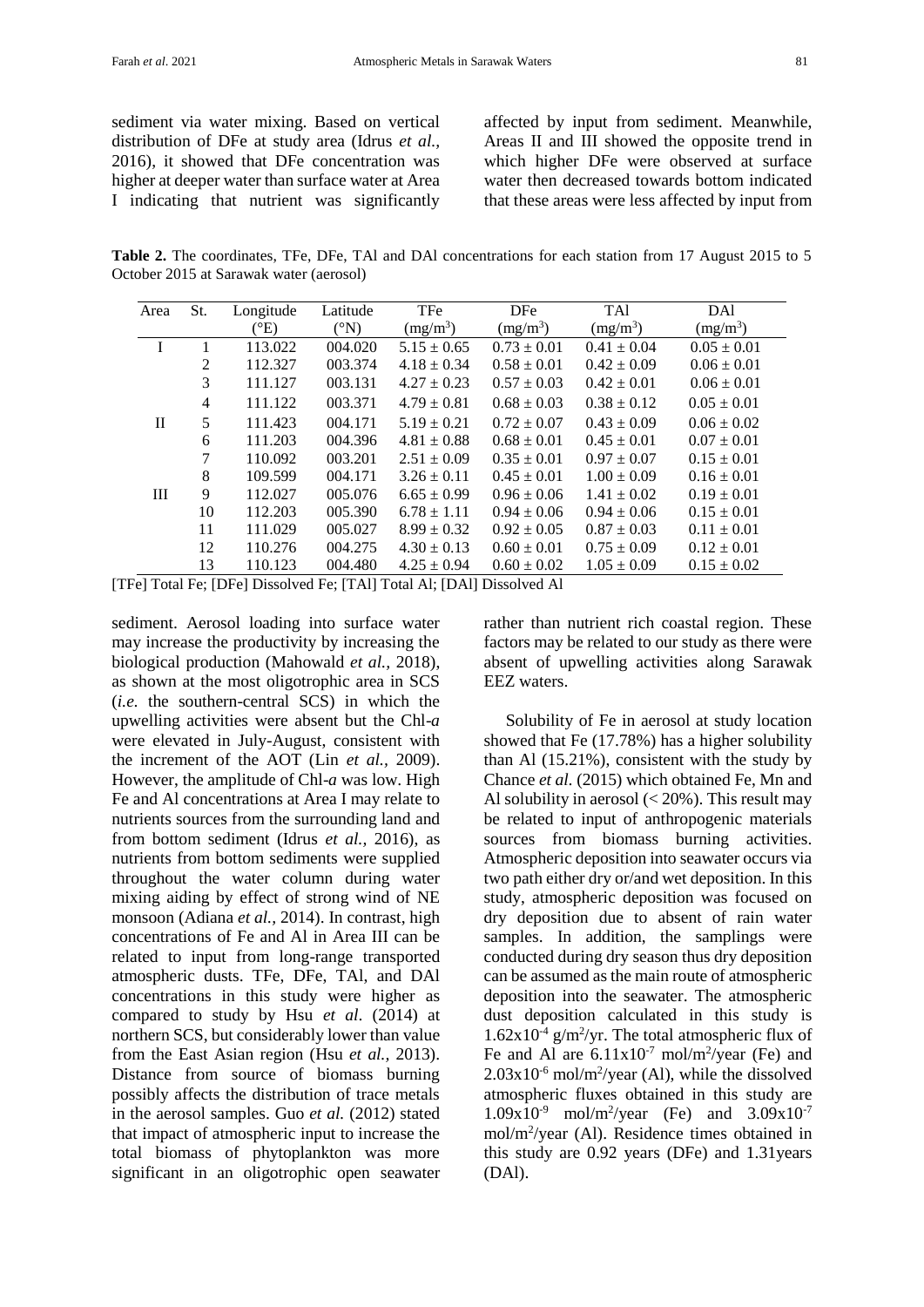The relationship between concentration distributions of DFe and DAl relative to distance from shoreline showed that the concentration of both trace metals were increased exponentially with increasing distance from shoreline  $(R^2 =$ 0.8027, [DFe] (nM) = 33.899 e<sup>0.002x</sup>) and (R<sup>2</sup> = 0.957, [DAl] (nM) = 5.6421  $e^{0.0017x}$ ). The horizontal fluxes were calculated to determine the rate of DFe and DAl fluxes from nearby land towards offshore. In this study, lateral flux of

DFe is 0.10 nmol/m<sup>2</sup>/day or 37.08 nmol/m<sup>2</sup>/year, and the lateral flux of DAl calculated is 0.35 nmol/m<sup>2</sup>/day or 125 nmol/m<sup>2</sup>/year. Comparison between DFe and DAl atmospheric fluxes with lateral fluxes showed that atmospheric input was the most prominent sources of DFe and DAl rather than lateral fluxes. Therefore, Fe and Al fluxes (*i.e.* from the atmospheric deposition and the lateral deposition) estimated in this can be summarized as in Figure 3 Fe that is



**Figure 3.** Inputs of Fe and Al into the SCS off Sarawak Waters during the haze event. Green arrow indicates the atmospheric dust deposition, orange arrows represent atmospheric metals (Fe and Al) fluxes, blue arrows show the latera fluxes from the land, and the yellow arrow is for the residence time of metals.

biologically available to be used by marine microorganism is in dissolved form. DFe distribution in surface water at our study area was significantly affected by atmospheric input indicated by the same patterns of DFe with DAl distributions. The distribution of Fe in seawater is controlled by rate of Fe stabilisation (formation of organic binding ligands) and Fe removal processes (Hopwood *et al.,* 2020; Shaked *et al.,* 2020). Marine organism (*i.e.*

phytoplankton) will produce organic ligands to enable DFe uptake for their biological processes (Shaked *et al.,* 2020; Ventura *et al.,* 2021). Thus, DFe concentration in coastal water and open ocean was strongly influenced by existence of natural iron-complexing organic ligands as > 99% of chemical speciation of dissolved Fe dominated by organic complexes (Shaked *et al.,* 2020; Mohamed *et al.,* 2011). Table 3 highlights the Fe speciation data obtained from 3 stations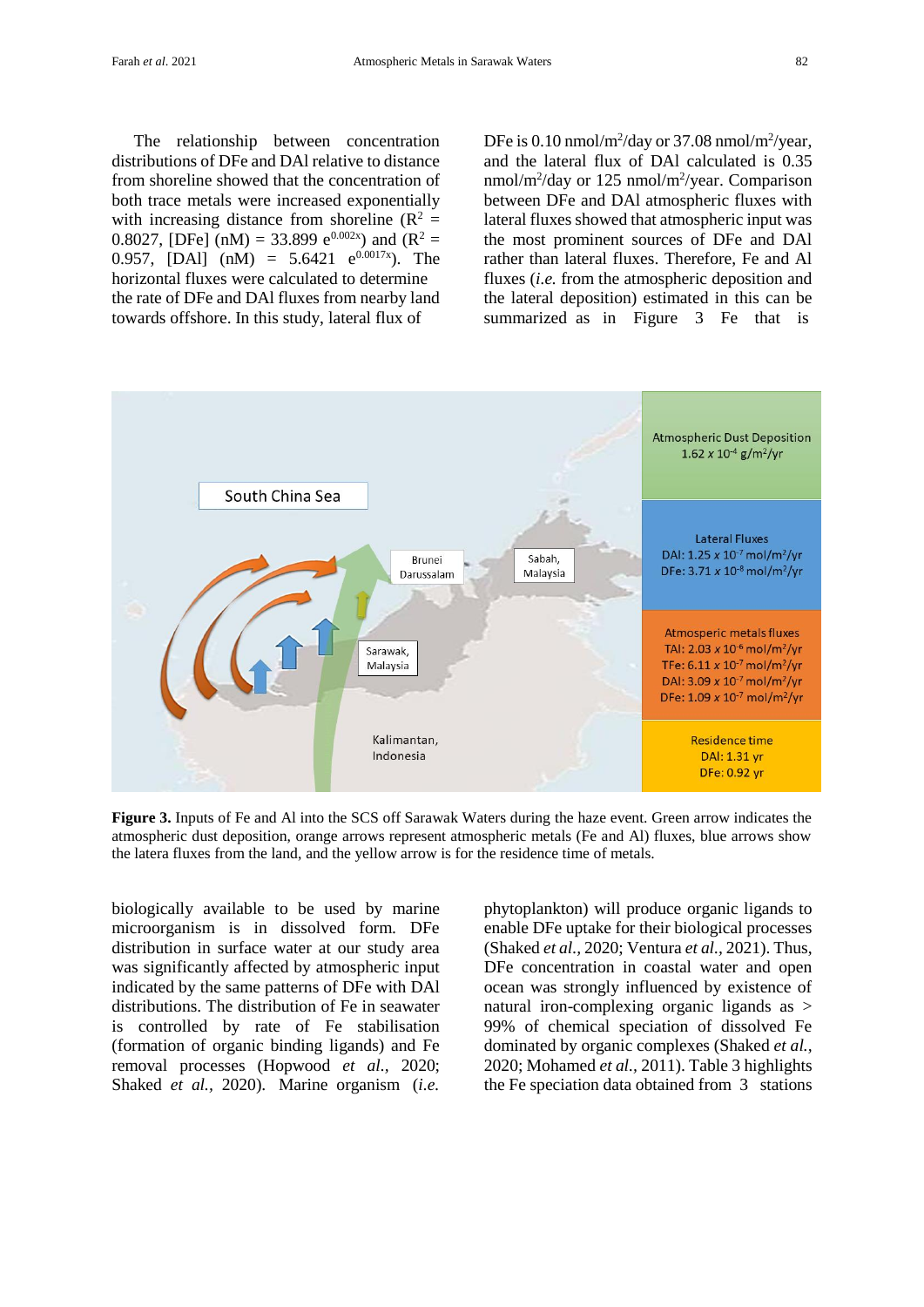| <b>Table 3.</b> Fe speciation data for selected stations at three different areas |  |  |
|-----------------------------------------------------------------------------------|--|--|
|-----------------------------------------------------------------------------------|--|--|

| <b>Station</b>                            | Area                    | Depth $(m)$ | [DFe]             | $\left[ \mathrm{L_T}\right]$ | $\mathord{\text{\rm L}}$    | Log K               | [LT]/[DFe] | FeL $(\% )$ |
|-------------------------------------------|-------------------------|-------------|-------------------|------------------------------|-----------------------------|---------------------|------------|-------------|
|                                           |                         |             | (uM)              | (uM)                         | (µM)                        | (mol <sup>1</sup> ) |            |             |
| 48                                        |                         |             | 1.08              | .05                          | 0.00                        | 22.43               | 0.97       | 97.1        |
| 108                                       |                         |             | $\overline{0.07}$ | .13                          | 0.06                        | 23.32               | 1.05       | 105.0       |
| 130                                       | Ш                       |             | 3.21              | 3.20                         | 0.00                        | 24.33               | 1.00       | 99.8        |
| $\sim$ $\sim$ $\sim$ $\sim$ $\sim$ $\sim$ | $\sim$ $\sim$<br>$\sim$ |             | __ _ _ _          | $\cdot$ $\cdot$              | $\sim$ $\sim$ $\sim$ $\sim$ | $\cdots$<br>$\sim$  | $\sim$     |             |

[DFe] dissolved Fe concentration;  $[L_T]$  total binding ligand;  $[L']$  free iron binding-ligand; Log K stability constant of Fe ligand

representing each study area. Ligand concentration and ligand stability constant pattern are: Area III > Area II > Area I. Several studies on iron(III) speciation reported that generally  $[L_T]$  was higher than DFe in surface water either in coastal water or open ocean (Cullen *et al.,* 2006; Boye *et al.,* 2001, 2005; Croot *et al.,* 2004), as observed at Area II. Excess organic ligands were produced by phytoplankton in ways to prevent precipitation of DFe enabling it to be biologically uptake. However, excess concentration of DFe was observed at Areas I and III resembled result of study conducted at Sulu Sea and Celebes Sea by Kondo *et al.* (2007). DFe concentration at Sulu and Celebes Seas were from 0.46 nM to 1.48 nM while  $L<sub>T</sub>$  range obtained was from 0.43 to 1.09 nM, respectively. Excess DFe in surface water ( $DFe > L<sub>T</sub>$ ) occurred due to several possibilities including the present of DFe iron hydroxide particles (colloidal Fe). Besides that, organic or/and inorganic complexes of DFe with weak ligands might not be detected during the analysis due to limitation of our method (Mohamed *et al.,* 2011). For Area I, DFe may also supplied from coastal via riverine input supported by reported value of salinity at Station 48 which was lower compared to Stations 108 and 130 (Idrus *et al.,* 2016). Area III was analysed with highest ligand concentration  $(L_T: 3.20 \mu M)$  and strongest organic ligands (log k: 24.33). Production process of organic ligands could differ between different areas controlled by sources of organic ligands itself. Possible sources of organic ligands in Area III were from atmospheric dust input either via dry or wet deposition. In addition, highest average concentration of Chl-*a* was analysed at Area III. Organic ligand was also biologically produced by bacteria and phytoplankton (Blanco-Ameijeiras *et al.,* 2020; Ardiningsih *et al.,* 2021) as well as during the plankton cell lysis (Poorvin *et al.,* 2004). Thus, high abundance of Chl-*a* at Area III could support the production of more strong class of

organic ligands than Area I and Area II. The stability constant range measured in our study (log K; 22.43-24.33) was higher than Kondo *et al.* (2007), at different area with the same application method. They reported that log K obtained at Sulu Sea, Philippine Sea, Celebes Sea, and South China Sea was 22.4 to 22.6, 23.3, 23.0 and 22.0, respectively. Log K obtained at coastal and open ocean water was 19.5-22.3 and 21.4-22.7, respectively (Mohamed *et al.,* 2011; Cullen *et al.,* 2006; Croot *et al.,* 2004; Croot & Johansson, 2000). However, there were some locations that analysed with strong Fe organic ligands such as Sulu and adjacent Seas (log K 22.0-24.0), Southern Ocean and equatorial Pacific Ocean (log K > 23) (Kondo *et al*., 2007; Nolting *et al*., 1998; Rue & Bruland, 1995), due to the intensidied light exposure and located at the shelf (Ardiningsih *et al.,* 2021).

# **CONCLUSION**

This study has provided information on the dust deposition, atmospheric of total and dissolved Fe and Al fluxes, dissolved Fe and Al fluxes in the surface waters, and Fe ligands in the southern part of SCS (Sarawak waters, Malaysia Borneo) for the first time after  $\sim$  20 years. Higher atmospheric of total Fe and Al fluxes compared to dissolved Fe and Al fluxes indicated that dust particles from the haze were the main sources of those trace metals at the study areas. Moreover, the dissolved Fe and Al fluxes on the surface waters from the nearby lands were considerably low. Al distribution data suggested that atmospheric dust deposition significantly enhance propagation of phytoplankton biomass along with Fe uptake. The uptake of Fe by phytoplankton possibly via production of natural organic Fe(III) binding ligands. Future studies should focus on understanding the role of natural organic Fe(III) binding ligands in this area along with phytoplankton analysis.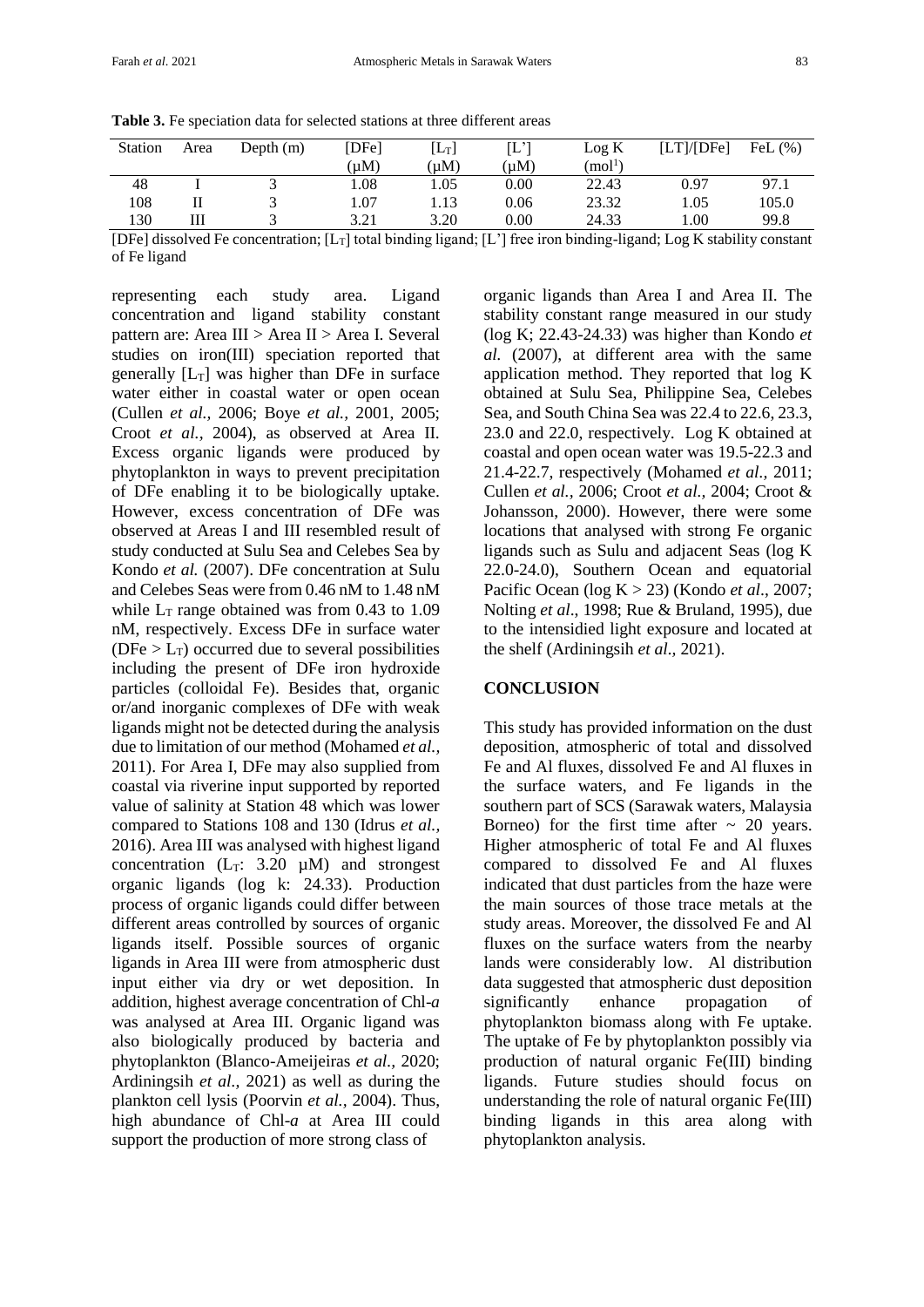#### **ACKNOWLEDGEMENTS**

The authors are gratefully acknowledging the FRI Bintawa, Sarawak for providing an opportunity to conduct this research during demersal fish survey, and UNIMAS for research financial support through the SGS grant F017(S145)/1175/2014(10). Thank you to Faculty of Environment, UPM for giving an opportunity to use the aerosol sampler and voltammetry.

## **REFERENCES**

- Adiana, G., Shazili, N., Marinah, M. & Bidai, J. (2014). Effects of northeast monsoon on trace metal distribution in the South China Sea off Peninsular Malaysia. *Environmental Monitoring and Assessment,* 186(1): 421-431. DOI: https://doi.org/10.1007/s10661-013- 3387-9
- Ali, M. & Shakrani, S. (2014). A comparison of ICP-OES and UV-Vis spectrophotometer for heavy metals determination in soil irrigated with secondary treated wastewater. *International Journal of Civil and Environmental Engineering,* 14: 8-15.
- Ardiningsih, I., Seyitmuhammedov, K., Sander, S. G., Stirling, C. H., Reichart, G. J., Arrigo, K. R., Gerringa, L. J. A. & Middag, R. (2021). Febinding organic ligands in coastal and frontal regions of the western Antarctic Peninsula. *Biogeosciences*, 18: 4587–4601. DOI: https://doi.org/10.5194/bg-18-4587-2021
- Baker, A. R. & Jickells, T. D. (2017). Atmospheric deposition of soluble trace elements along the Atlantic Meridional Transect (AMT). *Progress in Oceanography*, 158: 41-51. DOI: http://dx.doi.org/10.1016/j.pocean.2016.10.002
- Berman-Frank, I., Bidle, K. D., Haramaty, L., & Falkowski, P. G. (2004). The demise of the marine cyanobacterium, *Trichodesmium* spp., via an autocatalyzed cell death pathway. *Limnology and oceanography*, 49: 997-1005. DOI: https://doi.org/10.4319/lo.2004.49.4.0997
- Blanco-Ameijeiras, S., Carbanes, D. J. E., Cable, R. N., Trimborn, S., Jacquest, S., Wiegmann, S., Völkner, C., Lelchat, F., Bracher, A., Duhaime, M. B. & Hassler, C. S. (2020). Exopolymeric Substances Control Microbial Community Structure and Function by Contributing to Both C and Fe Nutrition in Fe-Limited Southern Ocean Provinces. *Microorganisms*, 8(12):

1980. DOI: https://doi.org/10.3390/ microorganisms8121980

- Boonyapiwat, S. (2000). *Species composition, abundance and distribution of phytoplankton in the thermocline layer in the South China Sea, Area IV: Vietnamese Waters.* Paper presented at the Proceedings of the SEAFDEC Seminar on Fishery Resources in the South China Sea, Area IV: Vietnamese Waters. DOI: http://hdl.handle.net/20.500.12066/4379
- Boye, M., Nishioka, J., Croot, P. L., Laan, P., Timmermans, K. R. & de Baar, H. J. (2005). Major deviations of iron complexation during 22 days of a mesoscale iron enrichment in the open Southern Ocean. *Marine Chemistry,*  96(3): 257-271. DOI: https://doi.org/10.1016/ j.marchem.2005.02.002
- Boye, M., van den Berg, C. M., de Jong, J. T., Leach, H., Croot, P., & de Baar, H. J. (2001). Organic complexation of iron in the Southern Ocean. *Deep Sea Research Part I: Oceanographic Research Papers,* 48(6): 1477-1497. DOI: https://doi.org/ 10.1016/S0967-0637(00) 00099-6
- Brown, M. T. & Bruland, K. W. (2008). An improved flow-injection analysis method for the determination of dissolved aluminum in seawater. *Limnology Oceanography Methods*, 6: 87-95. DOI: https://doi.org/10.4319/lom. 2008.6.87
- Cattau, M., Marlier, M. E. & DeFries, R. (2016). Effectiveness of roundtable on sustainable palm oil (RSPO) for reducing fires on oil palm concessions in Indonesia from 2012 to 2015. *Environmental Research Letters*, 11: 105007. DOI: https://doi.org/ 10.1088/1748-9326/11/ 10/105007
- Chance, R., Jickells, T. D. & Baker, A. R. (2015). Atmospheric trace metal concentrations, solubility and deposition flux in remote marine air over the south-east Atlantic. *Marine Chemistry*, 177: 45-56. DOI: http://dx.doi.org/10.1016/ j.marchem.2015.06.028
- Chen, C., Huang, L., Shi, J., Zhou, Y., Wong, J., Yao, X., Gao, H., Liu, Y., Xing, J. & Liu, X. (2021). Atmospheric outflow of anthropogenic iron and its deposition to China adjacent seas. *Science of the Total Environment*, 750: 141302. DOI: https://doi.org/10.1016/j.scitotenv.2020.14130  $\mathcal{D}$
- Crippa, P., Castruccio, S., Archer-Nicholls, S., Lebron, G. B., Kuwata, M., Thota, A., Sumin, S., Butt, E., Wiedinmyer, C. & Spracklen, D. V. (2016). Population exposure to hazardous air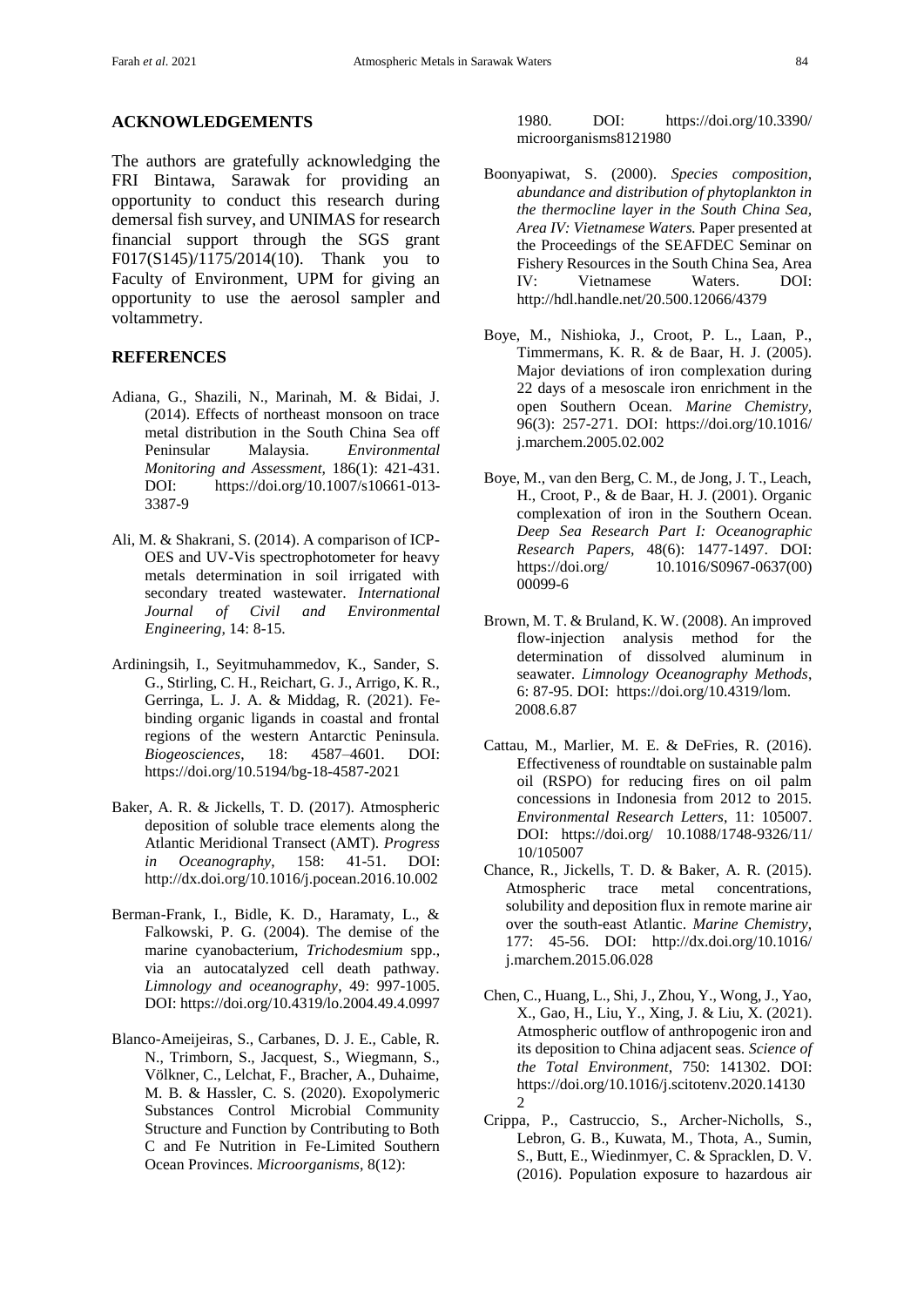quality due to the 2015 fires in Equatorial Asia. *Scientific Reports*, 6: 37074. DOI: https://doi.org/10.1038/srep37074

- Croot, P. L., Andersson, K., Öztürk, M. & Turner, D. R. (2004). The distribution and speciation of iron along 6 E in the Southern Ocean. *Deep Sea Research Part II: Topical Studies in Oceanography*, 51(22): 2857-2879. DOI: https://doi.org/10.1016/ j.dsr2.2003.10.012
- Cullen, J. T., Bergquist, B. A. & Moffett, J. W. (2006). Thermodynamic characterization of the partitioning of iron between soluble and colloidal species in the Atlantic Ocean. *Marine Chemistry*, 98(2): 295-303. DOI: https://doi.org/10.1016/ j.marchem. 2005. 10.007
- de Jong, J. T., Boyé, M., Gelado-Caballero, M. D., Timmermans, K. R., Veldhuis, M. J., Nolting, R. F., van den Berg, C. M. & de Baar, H. J. (2007). Inputs of iron, manganese and aluminium to surface waters of the Northeast Atlantic Ocean and the European continental shelf. *Marine Chemistry*, *107*(2): 120-142. DOI: https://doi.org/10.1016/j.marchem.2007.05.007
- Du, S., Ariful Islam, G. M., Xiang, R. & Yang, X. (2021). The dust deposition process and biogeohemical impacts in the Northern South China Sea. *Asia-Pacific Journal of Atmospheric Sciences*, 57: 77-87. DOI: https://doi.org/10.1007/s13143-019-00171-4.
- Gehlen, M., Heinze, C., Maier-Reimer, E. & Measures, C. (2003). Coupled Al-Si geochemistry in an ocean general circulation model: A tool for the validation of oceanic dust deposition fields? *Global Biogeochemical Cycles*, 17(1): 1028. DOI: https://doi.org/10. 1029/2001GB001549
- Global Volcanism Program, 2013. Volcanoes of the World, v. 4.7.6. Venzke, E (ed.). Smithsonian Institution. Downloaded 27 Feb 2019. Retrieved from: https://doi.org/10.5479/si.G VP.VOTW4-2013
- Guo, C., Yu, J., Ho, T. Y., Wang, L., Song, S., Kong, L. & Liu, H. (2012). Dynamics of phytoplankton community structure in the South China Sea in response to the East Asian aerosol input. *Biogeosciences*, 9(4): 1519-1536. DOI: https://doi.org/ 10.5194/bg-9-1519-2012
- Hapsari, K.A., Biagioni, S., Jennerjahn, T.C., Saad, A., Sabiham, S., Corre, M.D., Veldkamp, E. & Behling, H. (2021). Late Holocene ENSOrelated fire impact on vegetation, nutrient status

and carbon accumulation of peatlands in Jambi, Sumatra, Indonesia. *Review of Paleobotany and Palynology*, 293: 104482. DOI: https://doi.org/10.1016/j.revpalbo.2021.104482

- Ho, T. Y., Chou, W. C., Wei, C. L., Lin, F. J., Wong, G. T. & Lin, H. L. (2010). Trace metal cycling in the surface water of the South China Sea: vertical fluxes, composition, and sources. *Limnology and Oceanography*, *55*(5), 1807- 1820. DOI: https://doi.org/10.4319/lo.2010 .55.5.1807
- Holloway, T., Levy, I. H. & Carmichael, G. (2002). Transfer of reactive nitrogen in Asia: development and evaluation of a source– receptor model. *Atmospheric Environment*, 36(26): 4251-4264. DOI: https://doi.org/ 10.1016/S1352-2310(02)00316-3
- Hopwood, M.J., Santana-González, C., Gallego-Urrea, J., Sanchez, N., Achterberg, E.P., Ardelan, M.V., Gledhill, M., González-Dávila, M., Hoffmann, L., Leiknes, Ø., Santana-Casiano, J.M., Tsagaraki, T.M. & Turner, D. (2020). Fe(II) stability in coastal seawater during experiments in Patagonia, Svalbard, and Gran Canaria. *Biogeosciences*, 17: 1327–1342. DOI: https://doi.org/10.5194/bg-17-1327-2020
- Hsu, S. C., Gong, G. C., Shiah, F. K., Hung, C. C., Kao, S. J., Zhang, R. & Lin, F. J. (2014). Sources, solubility, and acid processing of aerosol iron and phosphorous over the South China Sea: East Asian dust and pollution outflows vs. Southeast Asian biomass burning. *Atmospheric Chemistry and Physics Discussions*, 14(15): 21433-21472. DOI: https://doi.org/10.5194/acpd-14-21433-2014
- Hsu, S. C., Tsai, F., Lin, F. J., Chen, W. N., Shiah, F. K., Huang J, C., Chan, C. Y., Chen, C. C., Liu, T. H. & Chen, H. Y. (2013). A super Asian dust storm over the East and South China Seas: Disproportionate dust deposition. *Journal of Geophysical Research: Atmospheres*, 118(13): 7169-7181. DOI: https://doi.org/ 10.1002/jgrd. 50405
- Huang, S. J. & Lin, C. C. (2015). Distribution of Atmospheric Aerosol over the South China Sea. *Advances in Meteorology*, 2015(1): 1-7. DOI: https://doi.org/ 10.1155/2015/692762
- Idrus, F. A., Rahim, N. S. A., Mohamed, K. N., Chong, M. D., Basri, M. M. & Musel, J. (2016). Studies on vertical profiles of physicochemical characteristics at Sarawak EEZ waters. In M. Samsur, M. L. Shabdin, L. Nyanti, A. R. Khairul Adha, R. Hadil & J. M. Mobilik (Eds.),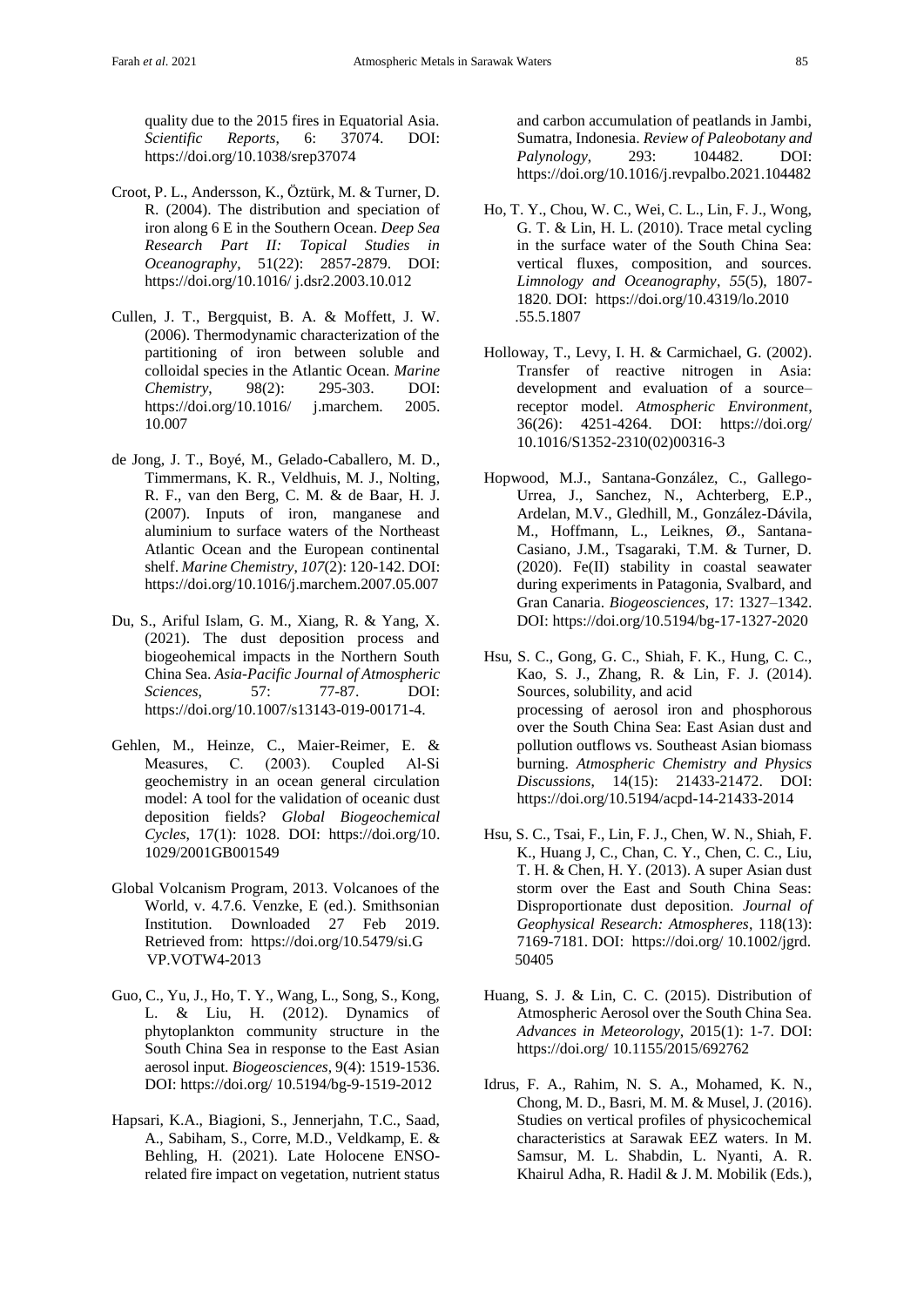*Aquatic Science Colloqium 2016: Experience Sharing in Aquatic Science Research IV: Malaysia Exclusive Economic Zone (EEZ) Cruise and other Aquatic Science Research (pp. 113-127)*. Monograph, Department of Aquatic Science, Universiti Malaysia Sarawak, Kota Samarahan, Sarawak, Malaysia. DOI: http://ir.unimas.my/id/eprint/19660

- Idrus, F.A. (2016) Distributions of Dissolved Manganese in the Surface Waters of the Tropical North-Eastern Atlantic Ocean. *Borneo Journal of Resource Science and Technology*, 6(2): 1-10. DOI: https://doi.org/10.3373 6/bjrst.337.2016
- Idrus, F.A., Chong, M.D., Rahim, N.S.A., Basri, M. M. & Musel, J. (2017). Physicochemical parameters of surface seawater in Malaysia Exclusive Economic Zones off the coast of Sarawak. *Borneo Journal of Resource Science and Technology*, 7(1): 1-10. DOI: https://doi.org/10.33736/bjrst.388.2017
- Jickells, T., An, Z. S., Andersen, K. K., Baker, A. R, Bergametti, G., Brooks, N., Cao, J. J., Boyd, P. W., Duce, R. A. & Hunter, K. A. (2005). Global iron connections between desert dust, ocean biogeochemistry, and climate. *Science*, 308(5718): 67-71. DOI: https://doi.org/ 10.1126/science.1105959
- Kondo, Y., Takeda, S. & Furuya, K. (2007). Distribution and speciation of dissolved iron in the Sulu Sea and its adjacent waters. *Deep Sea Research Part II: Topical Studies in Oceanography*, 54(1): 60-80. DOI: https://doi.org/10.1016/j.dsr2.2006. 08.019
- Koplitz, S. N., Mickley, L. J., Marlier, M. E., Buonocore, J. J., Kim, P. S., Liu, T., Sulprizio, M. P., DeFries, R. S., Jacob, D. J., Schwartz, J., Pongsiri, M. & Myers, S. S. (2016). Public health impacts of the severe haze in Equatorial Asia in September-October 2015: demonstration of a new framework for informing fire management strategies to reduce downwind smoke exposure. *Environmental Research Letters*, 11: 094023. DOI: https://doi.org/10.1088/17489326/11/9/094023
- Kraemer, S. M. (2004). Iron oxide dissolution and solubility in the presence of siderophores. *Aquatic Sciences*, 66(1): 3-18. DOI: https://doi.org/10.1007/s00027- 003-0690-5
- Li, F., Ren, J., Yan, L., Liu, S., Liu, C., Zhou, F. & Zhang, J. (2013). The biogeochemical behavior of dissolved aluminium in the southern Yellow Sea: Influence of the spring phytoplankton

bloom. *Chinese Science Bulletin*, 58(2): 238- 248. DOI: https://doi.org/10.1007/ s11434-012- 5512 -5

- Lin, I. I., Chen, J. P., Wong, G. T., Huang, C. W. & Lien, C. C. (2007). Aerosol input to the South China Sea: Results from the MODerate Resolution Imaging Spectro-radiometer, the quick scatterometer, and the measurements of pollution in the troposphere sensor. *Deep Sea Research Part II: Topical Studies in Oceanography*, 54(14): 1589-1601. DOI: https://doi.org/ 10.1016/j.dsr2.2007.05.013
- Lin, I. I., Wong, G. T., Lien, C. C., Chien, C. Y., Huang, C. W. & Chen, J. P. (2009). Aerosol impact on the South China Sea biogeochemistry: An early assessment from remote sensing. *Geophysical Research Letters*, 36(17), L17605. DOI: https://doi.org/10.1029/ 2009GL037484
- Mahowald, N.M., Hamilton, D. S., Mackey, K. R. M., Moore, J. K., Baker, A. R., Scanza, R. A. & Zhang, Y. (2018). Aerosol trace metal leaching and impacts on marine microorganisms. *Nature Communication*, 9: 2614. DOI: https://doi.org/ 10.1038/s41467-018-04970-7
- Mohamed, K. N, Godon, E., Johan, S. & Jaafar, F. S. (2019). Distribution of dissolved Aluminium (dAl) in seawarer at Pulau Perhentian, Terengganu. *Malaysian Journal of Analytical Sciences*, 23(6): 1044-1053. DOI: https://doi.org/10.17576/ mjas-2019-2306-12.
- Mohamed, K. N., Steigenberger, S., Nielsdottir, M. C., Gledhill, M. & Achterberg, E. P. (2011). Dissolved iron (III) speciation in the high latitude North Atlantic Ocean. *Deep Sea Research Part I: Oceanographic Research Papers*, 58(11): 1049-1059. DOI: https://doi.org/10.1016/ j.dsr.2011. 08.011
- Nolting, R., Gerringa, L., Swagerman, M., Timmermans, K. & de Baar, H. (1998). Fe (III) speciation in the high nutrient, low chlorophyll

Pacific region of the Southern Ocean. *Marine Chemistry*, 62(3), 335-352. DOI: https://doi.org/10.1016/S0304-4203(98)00046-  $\mathcal{D}$ 

Ponette-Gonzalez, A. G., Curran, L. M., Pittman, A. M., Carlson, K. M., Steele, B. G., Ratnasari, D., Mujiman & Weathers, K. C. (2016). Biomass burning drives atmospheric nutrient redistribution within forested peatlands in Borneo. *Environmental Research Letters*, 11: